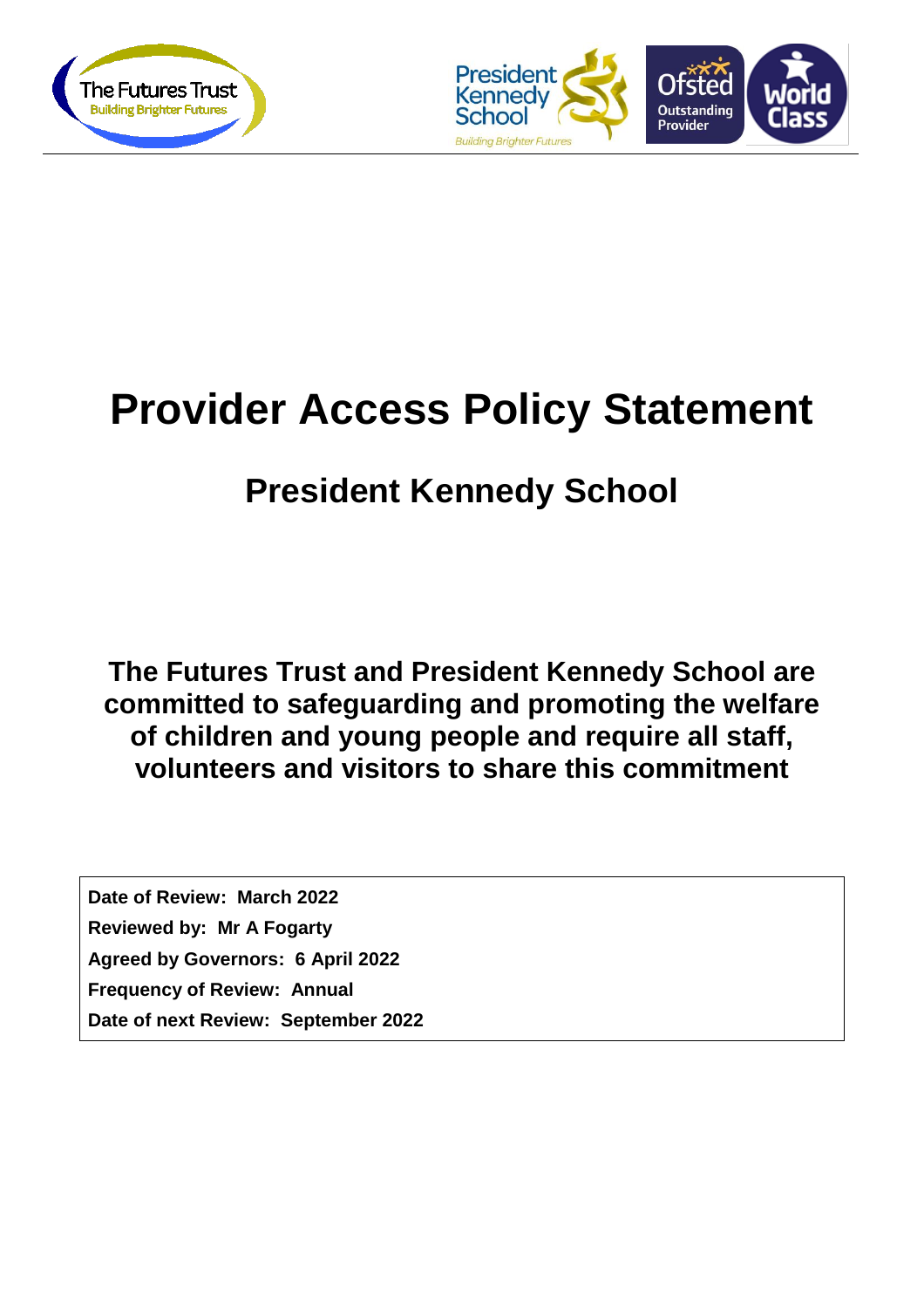



# **Contents**

# <span id="page-1-0"></span>**1. Aims**

This policy statement aims to set out our school's arrangements for managing the access of education and training providers to students for the purpose of giving them information about their offer.

It sets out:

- Procedures in relation to requests for access
- The grounds for granting and refusing requests for access
- Details of premises or facilities to be provided to a person who is given access

# <span id="page-1-1"></span>**2. Statutory requirements**

Schools are required to ensure that there is an opportunity for a range of education and training providers to access students in years 8 to 13 for the purposes of informing them about approved technical education, qualifications or apprenticeships.

Schools must also have a policy statement that outlines the circumstances in which education and training providers will be given access to these students.

This is outlined in section 42B of the [Education Act 1997.](https://www.legislation.gov.uk/ukpga/1997/44/section/42B) However, the Skills for Jobs White Paper (January 2021) recommends that access is extended to students from year 7.

This policy shows how our school complies with these requirements.

# <span id="page-1-2"></span>**3. Student entitlement**

All students in years 7 to 13 at President Kennedy School are entitled to:

- Find out about technical education qualifications and apprenticeship opportunities, as part of our careers programme which provides information on the full range of education and training options available at each transition point
- Hear from a range of local providers about the opportunities they offer, including technical education and apprenticeships
- Understand how to make applications for the full range of academic and technical courses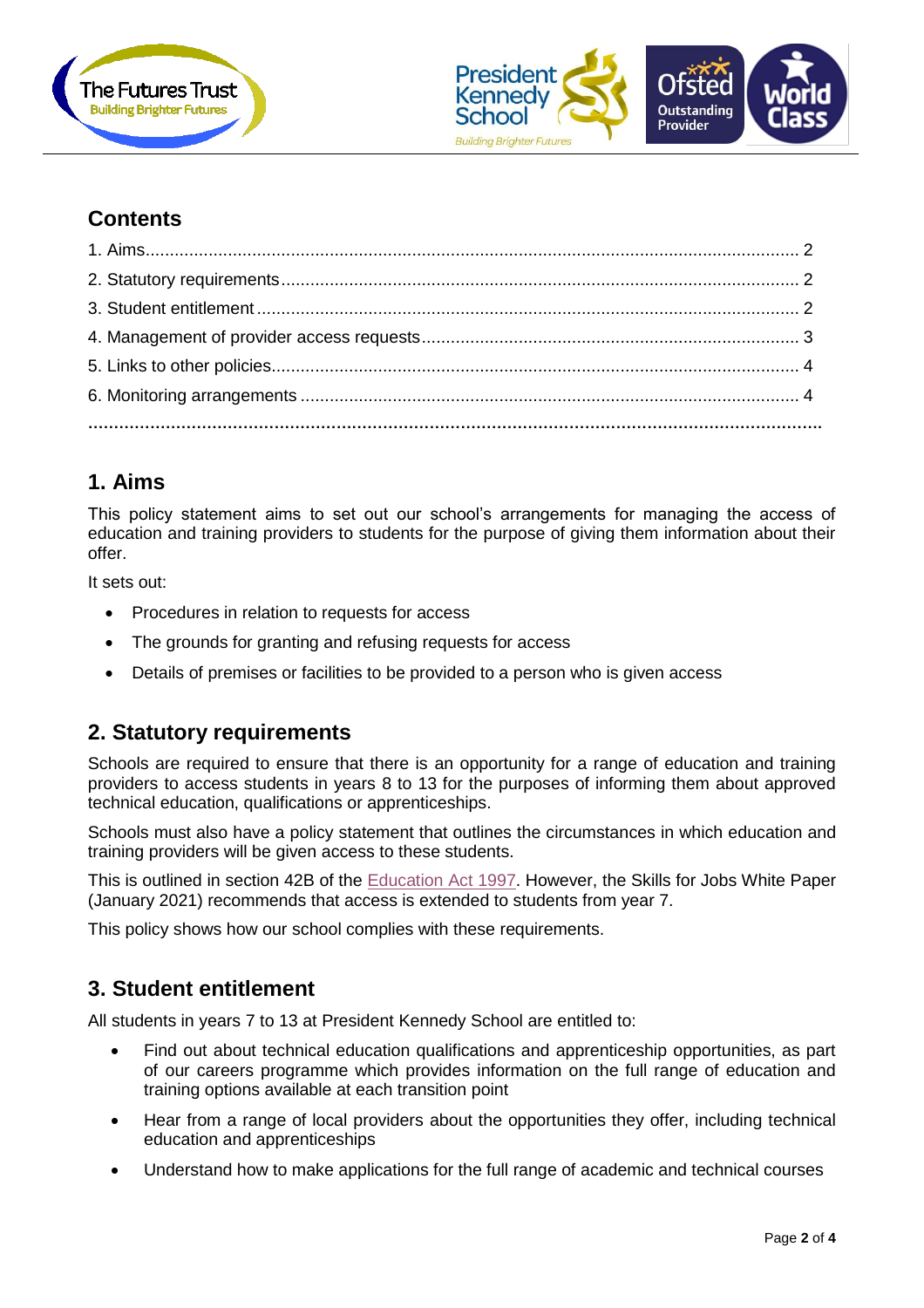



# <span id="page-2-0"></span>**4. Management of provider access requests**

#### **4.1 Procedure**

A provider wishing to request access should contact Rebecca Fawcett, Careers Leader.

Email [FawcettR@pks.coventry.sch.uk](mailto:FawcettR@pks.coventry.sch.uk) Telephone: 02476 661416

#### **4.2 Opportunities for access**

The events/opportunities below, integrated into our careers programme, will offer providers an opportunity to come into school to speak to students and/or their parents/carers:

| Year<br>group | Events / Opportunities for providers to come and speak to<br><b>students</b>                                                           |
|---------------|----------------------------------------------------------------------------------------------------------------------------------------|
| Year 7        | Year 7 Careers Assemblies, Careers Week and Careers Fair (local<br>context)                                                            |
| Year 8        | Year 8 Careers Assemblies, Careers Week and Careers Fair (local<br>context)                                                            |
| Year 9        | Year 9 Careers Assemblies, Careers Week and Future Pathway event                                                                       |
| Year 10       | Year 10 Future Pathway Assemblies, Mock interviews with local<br>organisations, Apprenticeship Evening, Careers Week                   |
| Year 11       | Year 11 Future Pathway Assemblies, Apprenticeship Evening, Post 16<br>Select Evening, Careers Week                                     |
| Year 12       | Year 12 Future Pathway Assemblies, Apprenticeship Evening, Careers<br>Week, Targeted Career Insight talks, University Outreach support |
| Year 13       | Year 13 Future Pathway Assemblies, Apprenticeship Evening, Careers<br>Week, Targeted Career Insight talks, University Outreach support |

#### **4.3 Granting and refusing access**

We will always try to provide access wherever possible. Access to students may be granted / refused based on the following criteria:

- The needs of the students
- The needs of the curriculum
- Timing of request (e.g. not during busing exam / assessment periods)
- Timing of the school day
- Nature of request from the provider
- Number of requests received from this provider and other providers
- Number of requests received for a particular cohort of students
- Quality of previous interactions with our students